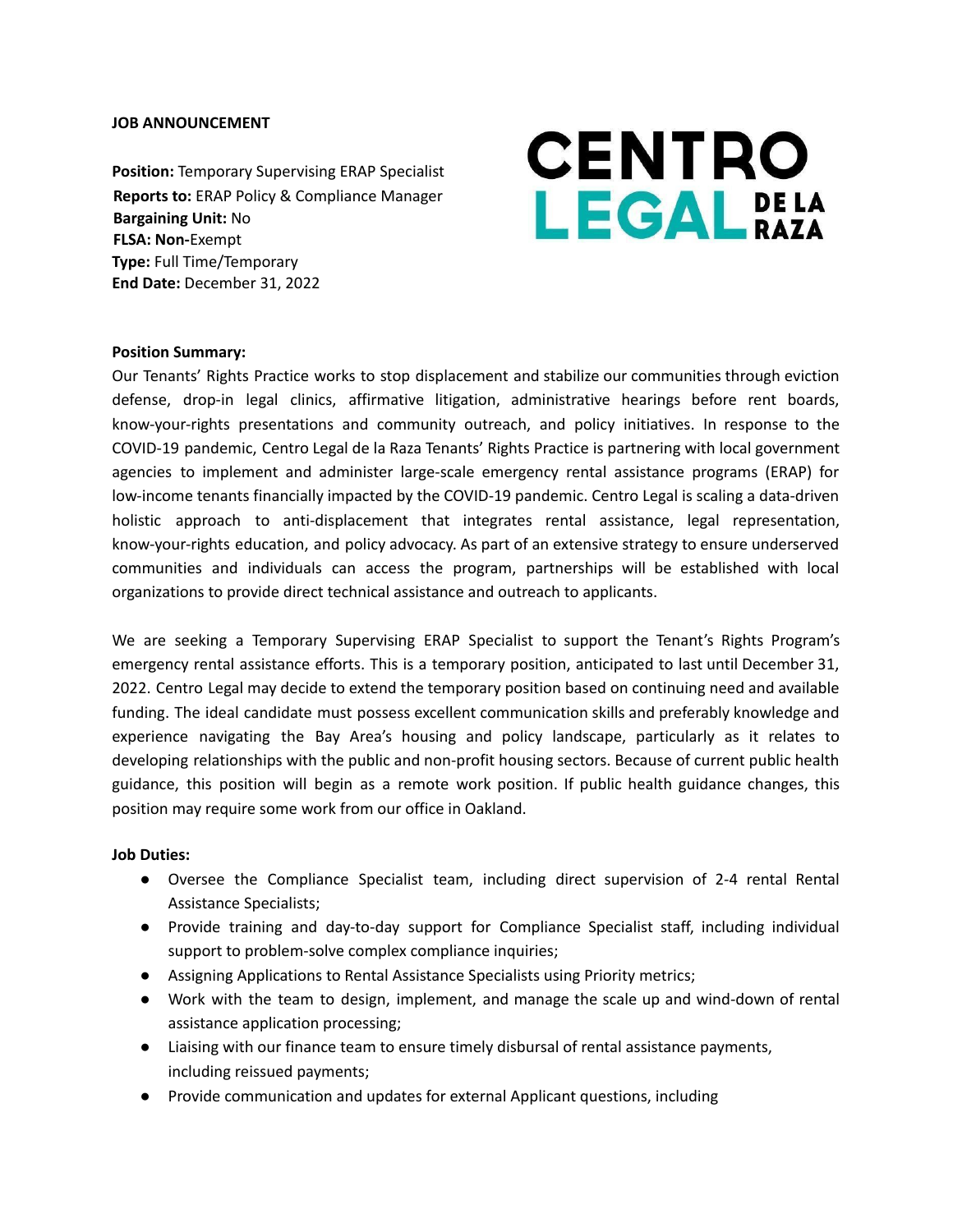problem-solving complex compliance inquiries.

- Provide communication, updates, and technical training to various partnering processing agencies pertaining to the Emergency Rental Assistance Program;
- Maintaining and tracking data related to the project, including data on applications and disbursements
- Reviewing applications for accuracy, completeness & guideline compliance;
- Assist the team in all aspects of program delivery and additional special projects as required.

# **Qualifications:**

First and foremost, the applicant must profoundly share Centro Legal's mission and vision of racial, economic, and social justice. Qualifications include:

- High School diploma or GED required; Associate's or Bachelor's degree preferred;
- Excellent communication, outreach, and project management skills required;
- Ability to work effectively and efficiently in a remote work environment;
- Strong verbal and written communication skills and the ability to relate to and communicate with a broad range of clients and colleagues;
- Excellent word-processing and computer skills, including knowledge of Microsoft Word and Excel;
- Experience with Salesforce is a plus;
- Strong organization and time management skills; and
- Excellent interpersonal skills.

## **Compensation and Benefits:**

The salary for this position is \$32.00 per hour, plus paid holidays and sick leave. If this position is extended beyond 90 days, the employee will become eligible for medical, dental, vision, and vacation hours.

## **To Apply**

Review of applications will begin immediately and continue until the position is filled. Applicants should apply without delay. To apply, send a brief cover letter, resume, and list of three professional references by email to jobs@centrolegal.org, with the subject line, "Tenants' Rights Program Manager."

## **POSITION OPEN UNTIL FILLED**

## **About Centro Legal de la Raza**

Founded in 1969 and headquartered in Oakland, California, Centro Legal de la Raza (Centro Legal) is a comprehensive legal services and advocacy organization protecting and advancing the rights of immigrant, low-income, and Latino communities through bilingual representation, education, and advocacy. We combine quality legal services with know-your-rights education, affirmative litigation, and